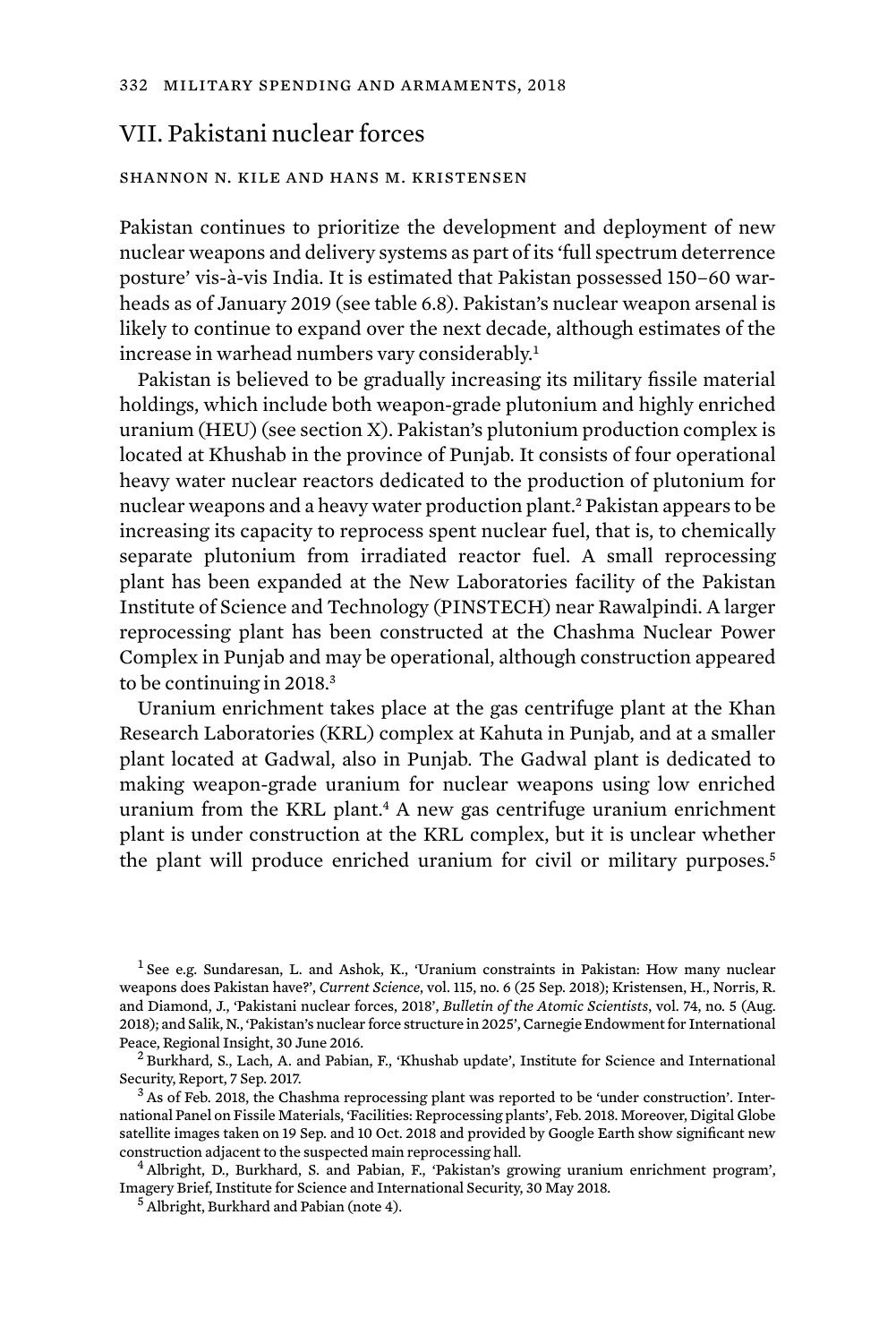Pakistan's capacity to produce HEU for nuclear weapons is constrained by its limited indigenous supply of natural uranium.<sup>6</sup>

## **Aircraft**

The aircraft that are most likely to have been given a nuclear delivery role are the Pakistan Air Force's (PAF) Mirage III and Mirage V combat aircraft. The Mirage III has been used for developmental test flights of the nuclearcapable Ra'ad air-launched cruise missile (ALCM), while the Mirage V is believed to have been given a strike role with nuclear gravity bombs.<sup>7</sup>

Pakistan procured 40 F-16A/B combat aircraft from the United States in the mid 1980s. There are credible but unconfirmed reports that some of these aircraft were modified by Pakistan for a nuclear weapon delivery role and many analysts believe that they continue to have this role.<sup>8</sup>

Pakistan is acquiring the JF-17 combat aircraft, a multi-role lightweight fighter jointly developed with China, to replace the ageing Mirage aircraft. There are reports that the PAF intends to integrate the dual-capable Ra'ad ALCM (see below) on to the JF-17, although whether this signifies a nuclear delivery role for the aircraft is unclear.<sup>9</sup>

# **Land-based missiles**

Pakistan is expanding its nuclear-capable ballistic missile arsenal, which consists of a series of short- and medium-range systems. It currently deploys the Abdali (also designated Hatf-2), the Ghaznavi (Hatf-3) Shaheen-I (Hatf-4) and Nasr (Hatf-9) solid-fuelled, road-mobile short-range ballistic missiles (SRBMs). An extended-range version of the Shaheen-I, the Shaheen-IA, is still in development.

Pakistan deploys two types of nuclear-capable medium-range ballistic missile (MRBM): the liquid-fuelled, road-mobile Ghauri (Hatf-5) with a range of 1250 kilometres; and the two-stage, solid-fuelled, road-mobile Shaheen-II (Hatf-6) with a range of 2000 km.<sup>10</sup> A longer-range variant, the Shaheen-III, is currently in development and was first test launched in 2015.11 The missile

 $^6$  International Panel on Fissile Materials (IPFM), 'Pakistan may be building a new enrichment facility', IPFM Blog, 16 Sep. 2016.

<sup>&</sup>lt;sup>7</sup> Kerr, P. and Nikitin, M. B., *Pakistan's Nuclear Weapons*, Congressional Research Service (CRS) Report for Congress RL3248 (US Congress, CRS: Washington, DC, 1 Aug. 2016), p. 7.<br><sup>8</sup> See Kristensen, Norris and Diamond (note 1).<br><sup>9</sup> Fisher. R., 'JF-17 Block II advances with new refuelling probe', *Jane's Defence Weekly* 

<sup>&</sup>lt;sup>10</sup> US Air Force, National Air and Space Intelligence Center (NASIC), *Ballistic and Cruise Missile* 

*Threat* (NASIC: Wright-Patterson Air Force Base, OH, July 2017), p. 25. <sup>11</sup> Pakistan Inter Services Public Relations, 'Shaheen 3 missile test', Press Release PR-61/2015-ISPR,

<sup>9</sup> Mar. 2015.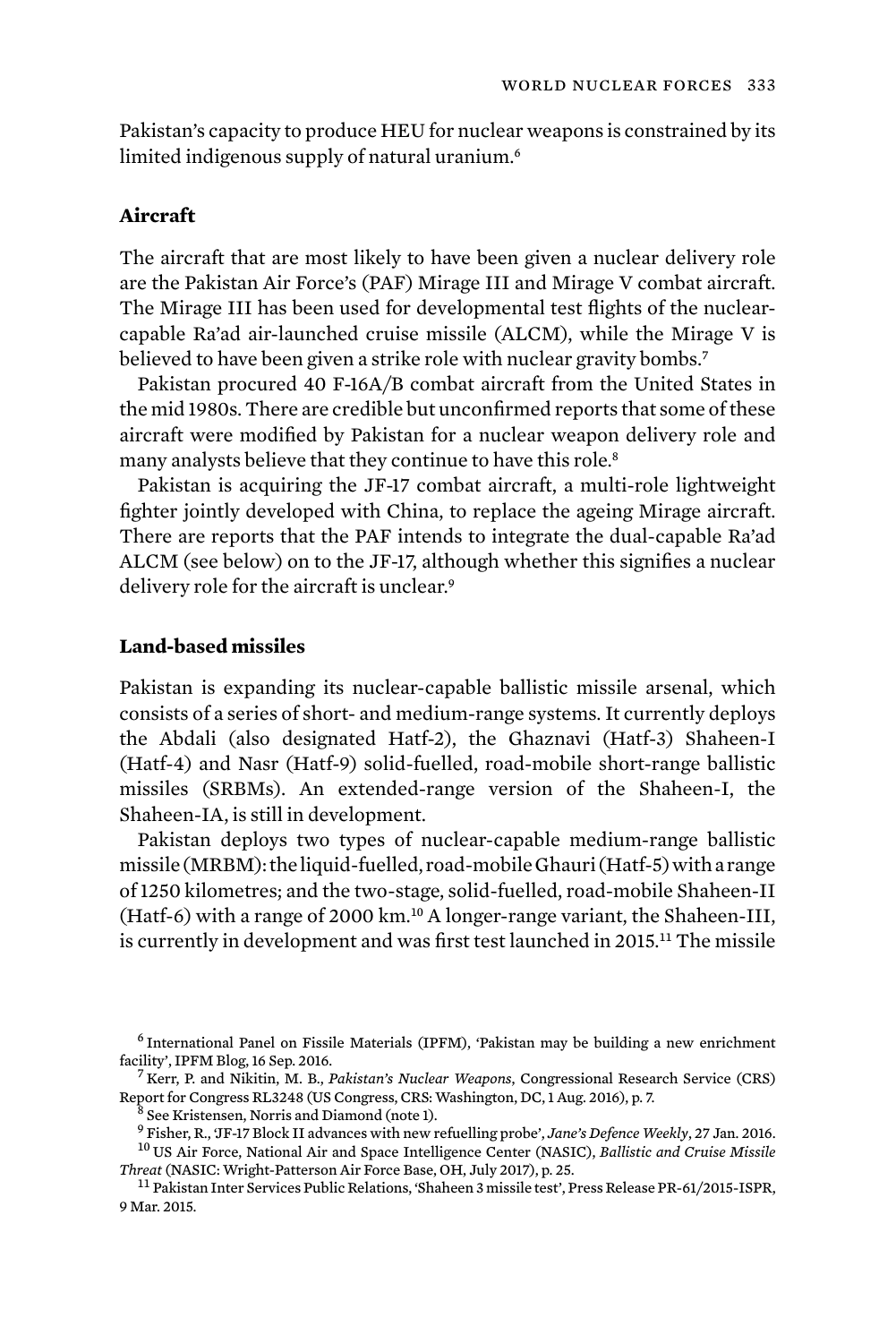| Type<br>(US/Pakistani designation) | Launchers Year first<br>deployed | deployed             | Range<br>$(km)^a$ | Warheads<br>$x$ yield <sup>b</sup> | No. of<br>warheads <sup>c</sup> |
|------------------------------------|----------------------------------|----------------------|-------------------|------------------------------------|---------------------------------|
| Aircraft                           | 36                               |                      |                   |                                    | 36                              |
| $F-16A/Bd$                         | 24                               | 1998                 | 1600              | $1x$ bomb                          | 24                              |
| Mirage III/V                       | 12                               | 1998                 | 2 1 0 0           | $1x$ bomb                          | 12                              |
|                                    |                                  |                      |                   | or Ra'ad ALCM                      |                                 |
| Land-based missiles                | $102^e$                          |                      |                   |                                    | 102                             |
| Abdali (Hatf-2)                    | 10                               | (2015)               | 200               | $1 \times 5 - 12$ kt               | 10                              |
| Ghaznavi (Hatf-3)                  | 16                               | 2004                 | 300               | $1 \times 5 - 12$ kt               | 16                              |
| Shaheen-I (Hatf-4)                 | 16                               | 2003                 | 750               | $1 \times 5 - 12$ kt               | 16                              |
| Shaheen-IA (Hatf-4) $^f$           | $\ddot{\phantom{0}}$             | (2019)               | 900               | $1 \times 5 - 12$ kt               | $\ddot{\phantom{0}}$            |
| Shaheen-II (Hatf-6)                | 12                               | 2014                 | 2000              | $1 \times 10 - 40$ kt              | 12                              |
| Shaheen-III (Hatf-6) <sup>g</sup>  | $\ddotsc$                        | (2018)               | 2750              | $1 x 10 - 40 k t$                  | $\ddot{\phantom{0}}$            |
| Ghauri (Hatf-5)                    | 24                               | 2003                 | 1250              | 1 x 10-40 kt                       | 24                              |
| Nasr (Hatf-9)                      | 24                               | (2013)               | $60 - 70$         | $1 \times 5 - 12$ kt               | 24                              |
| Ababeel (Hatf-)                    | $\bf{0}$                         | $\ddot{\phantom{0}}$ | 2200              | <b>MIRV</b> or MRV                 | 0 <sup>h</sup>                  |
| Cruise missiles                    | 12                               |                      |                   |                                    | 12                              |
| Babur GLCM (Hatf-7)                | 12                               | 2014                 | $350^i$           | $1 \times 5 - 12$ kt               | 12                              |
| Babur-2 GLCM (Hatf-)               | $\ddot{\phantom{0}}$             | $\cdot$ j            | 700               | $1 \times 5 - 12$ kt               | . .                             |
| Babur-3 SLCM (Hatf-)               | $\bf{0}$                         | $\cdot^k$            | 450               | $1x$ 5-12 kt                       | $\Omega$                        |
| Ra'ad ALCM $(Haff-8)^l$            | . .                              | (2019)               | 350               | $1x$ 5-12 kt                       | . .                             |
| Total                              |                                  |                      |                   |                                    | $150 - 160^m$                   |

**Table 6.8.** Pakistani nuclear forces, January 2019

. . = not available or not applicable; ( ) = uncertain figure; ALCM = air-launched cruise missile; GLCM = ground-launched cruise missile; kt = kiloton; MIRV = multiple independently targetable re-entry vehicle; MRV = multiple re-entry vehicle; SLCM = sea-launched cruise missile.

*<sup>a</sup>* Aircraft range is for illustrative purposes only; actual mission range will vary according to flight profile and weapon loading. Missile payloads may have to be reduced in order to achieve maximum range.

*<sup>b</sup>* The yields of Pakistan's nuclear warheads are not known. The 1998 nuclear tests demonstrated a yield of up to 12 kt. Since then, it is possible that boosted warheads have been introduced with higher yields. There is no open-source evidence that Pakistan has developed two-stage thermonuclear warheads.

*<sup>c</sup>* Aircraft and several missile types are dual-capable. Cruise missile launchers carry more than 1 missile. This estimate counts an average of 1 warhead per launcher. Warheads are not deployed on launchers but kept in separate storage facilities.

*<sup>d</sup>* There are unconfirmed reports that some of the 40 F-16 combat aircraft procured from the USA in the 1980s were modified by Pakistan for a nuclear weapon delivery role.

*<sup>e</sup>* Some launchers might have 1 or more reloads of missiles.

 $^f$  It is unclear whether the Shaheen-IA has the same designation as the Shaheen-I.

*<sup>g</sup>* It is unclear whether the Shaheen-III has the same designation as the Shaheen-II.

*<sup>h</sup>* According to the Pakistani military, the missile is 'capable of delivering multiple warheads', using MIRV technology.

*<sup>i</sup>* The Pakistani Government claims the range is 700 km, double the range reported by the US Air Force National Air and Space Intelligence Center (NASIC).

*<sup>j</sup>* The Babur-2, which was first test launched on 14 Dec. 2016, is an improved version of the original Babur GLCM and will probably replace it.

*<sup>k</sup>* The first test launch of a Babur-3 SLCM was carried out from an underwater platform on 9 Jan. 2017.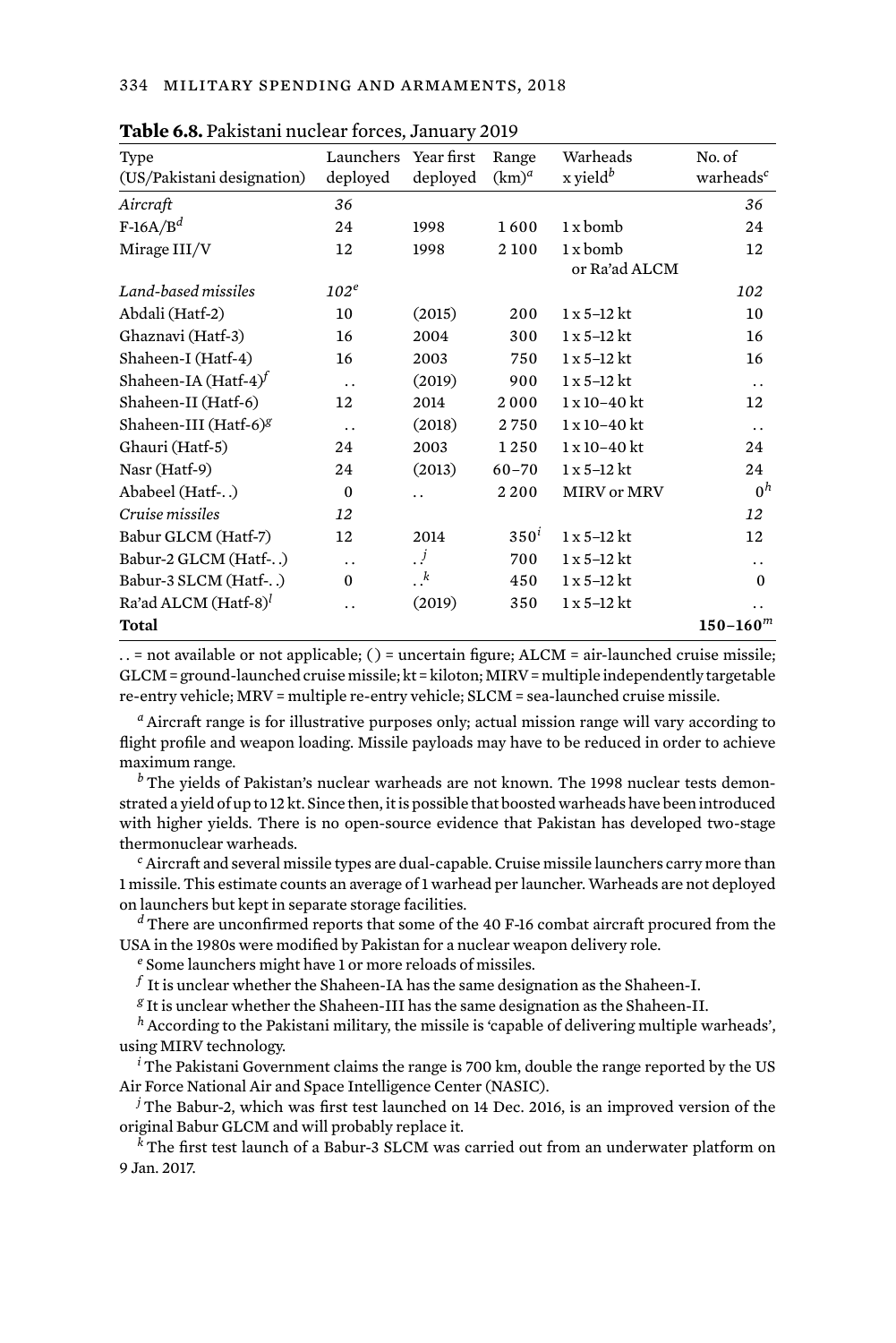*<sup>l</sup>* In 2017 the Pakistani military displayed a Ra'ad-II variant with a reported range of 550 km. The new version has yet to be deployed.

*<sup>m</sup>* In addition to the estimated 150 warheads assigned to operational forces, production is thought to be under way for Shaheen-III and Ra'ad warheads to give a total estimated stockpile of 150–160 warheads.

*Sources*: Pakistani Ministry of Defence; various documents; US Air Force, National Air and Space Intelligence Center (NASIC), *Ballistic and Cruise Missile Threat* (NASIC: Wright-Patterson Air Force Base, OH, July 2017); International Institute for Strategic Studies, *The Military Balance 2018* (Routledge: London, 2018); 'Nuclear notebook', *Bulletin of the Atomic Scientists*, various issues; and authors' estimates.

has a declared range of 2750 km, making it the longest-range system to be tested by Pakistan to date.

Pakistan's National Defence Complex is developing a new MRBM, the nuclear-capable Ababeel, based on the Shaheen-III's airframe and solid-fuel motors.12 On 24 January 2017 Pakistan announced that the first test launch of the Ababeel, aimed at 'validating various design and technical parameters of the weapon system', had been successfully carried out.13 According to the armed forces' press service, the missile is 'capable of delivering multiple warheads, using Multiple Independent Re-entry Vehicle (MIRV) technology' and is being developed to '[ensure the] survivability of Pakistan's ballistic missiles in the growing regional Ballistic Missile Defence (BMD) environment'.14 Pakistan's National Defence Complex is reportedly developing the technology to deploy MIRV-equipped missiles as a countermeasure to India's prospective ballistic missile defence system.<sup>15</sup>

Pakistan has prioritized the development of new nuclear-capable shortrange missiles that appear to be intended for tactical nuclear roles and missions. In pursuing its 'full-spectrum deterrence' posture, Pakistan's defence planners have given particular attention to nuclear options for responding to an Indian military doctrine that envisages carrying out rapid but limited conventional attacks on Pakistani territory using forwarddeployed forces.<sup>16</sup>

Pakistan has deployed two land-based, single-stage ballistic missiles that are reportedly capable of delivering compact, low-yield nuclear warheads

<sup>12</sup> The National Defence Complex (also referred to as the National Development Complex or National Development Centre) and its supervisory organization, the National Engineering and Scientific Commission (NESCOM), are the principal bodies responsible for Pakistan's missile development programmes. Nuclear Threat Initiative (NTI), 'National Defence Complex', updated 27 Sep. 2011.<br><sup>13</sup> Pakistan Inter Services Public Relations, Press Release PR-34/2017-ISPR, 24 Jan. 2017.<br><sup>14</sup> Pakistan Inter Services P

missile capable of carrying multiple nuclear warheads', The Diplomat, 25 Jan. 2017.<br><sup>15</sup> Tasleem, S., 'No Indian BMD for no Pakistani MIRVS', Stimson Center, Off Ramps Initiative

Paper, 2 Oct. 2017.<br><sup>16</sup> Ahmed, M., 'Pakistan's tactical nuclear weapons and their impact on stability', Carnegie Endow-

ment for International Peace, Regional Insight, 30 June 2016; and Sankaran, J., 'Pakistan's battlefield nuclear policy: A risky solution to an exaggerated threat', *International Security*, vol. 39, no. 3 (winter 2014/15), pp. 118–51.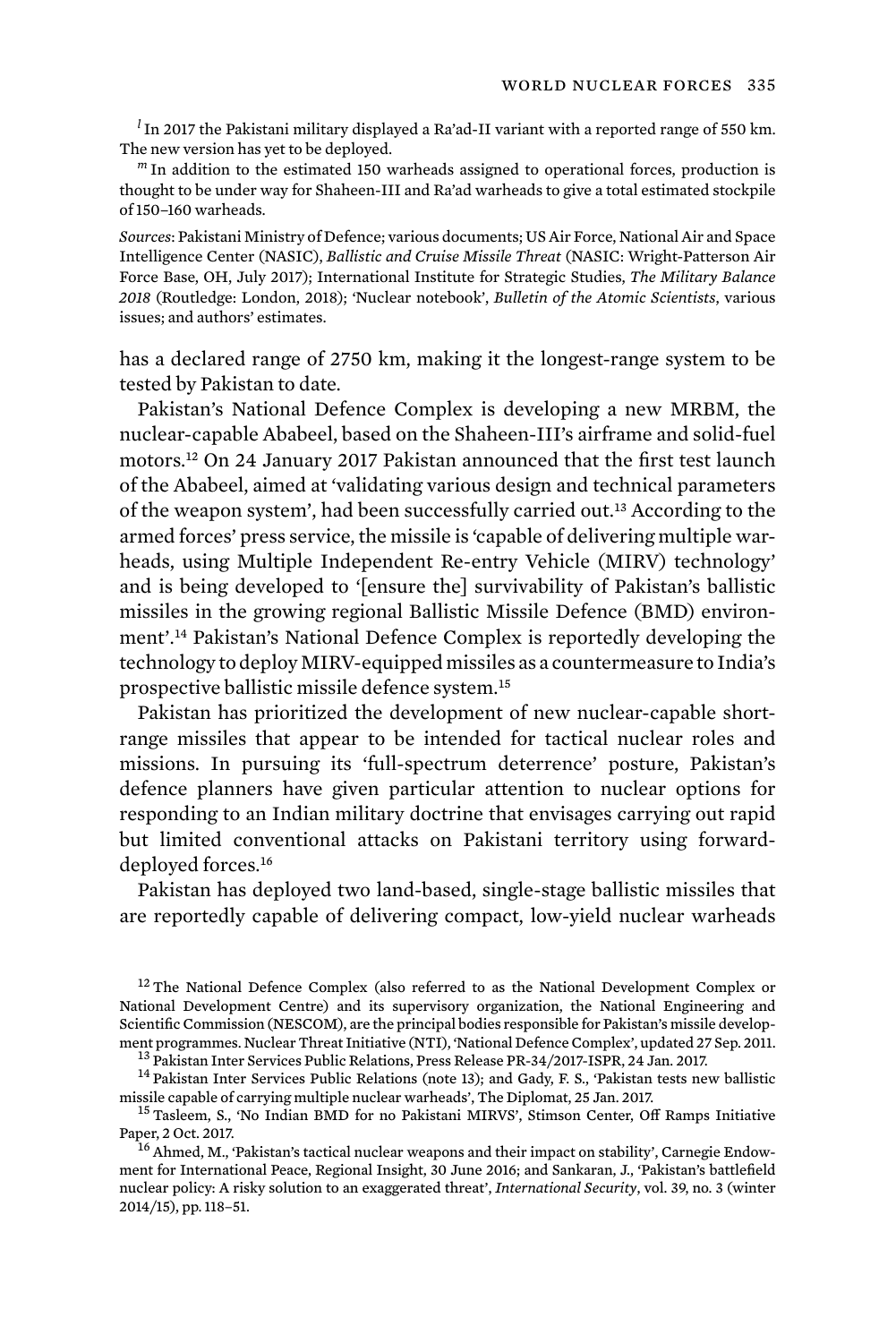as well as conventional warheads: the 200-km range, road-mobile Abdali (Hatf-2) and the 60-km range, road-mobile Nasr (Hatf-9). The Nasr system was initially tested in 2011 using a single-tube launcher but has subsequently appeared with a mobile multi-tube launcher that can fire a four-missile salvo.<sup>17</sup> An improved 70-km range version was test launched on 5 July 2017.<sup>18</sup>

### **Sea-based missiles**

As part of its efforts to achieve a secure second-strike capability, Pakistan is seeking to create a nuclear triad by developing a sea-based nuclear force. On 29 March 2018 Pakistan announced that the second test launch of a Babur submarine-launched cruise missile (SLCM), designated the Babur-3, had been successfully carried out from 'an underwater, dynamic platform' deployed in the Indian Ocean.19 The missile was said to be a sea-based variant of the Babur-2 ground-launched cruise missile (GLCM) and to have a range of 450 km. Video footage released by Pakistan of the first test launch, conducted in January 2017, confirmed that the Babur SLCM is designed to eject through submarine torpedo tubes instead of from a canisterized vertical launch system.20 It will probably be deployed on the Pakistan Navy's three dieselelectric Agosta class submarines, which are currently in service.<sup>21</sup> Pakistan has ordered eight air-independent propulsion-powered conventional submarines from China, the first of which is expected to be delivered in 2022.<sup>22</sup>

In 2012 Pakistan established a Naval Strategic Force Command as the 'custodian of the nation's second-strike capability'.23 It is unclear whether the Pakistan Navy has developed a command and control infrastructure to manage a submarine-based nuclear force or custodial arrangements for nuclear warheads deployed on patrol.<sup>24</sup>

<sup>17</sup> Ansari, U., 'Pakistan holds parade after 7-year break', *Defense News*, 24 Mar. 2015; and Haroon, A.,

now?', The Diplomat, 10 Jan. 2017.<br><sup>22</sup> Khan, B., 'China confirms submarine sale to Pakistan', Quwa Defence News and Analysis Group,

 $^{18}$  Pakistan Inter Services Public Relations, Press Release PR-344/2017-ISPR, 5 July 2017.<br> $^{19}$  Pakistan Inter Services Public Relations, 'Pakistan conducted another successful test fire of indigenously developed submarine launched cruise missile Babur having a range of 450 kms', Press Release PR-125/2018-ISPR, 29 Mar. 2018.<br><sup>20</sup> Taheran, S., 'Pakistan advances sea leg of triad', *Arms Control Today*, 1 June 2018.<br><sup>21</sup> Panda, A. and Narang, V., 'Pakistan tests new sub-launched nuclear-capable cruise miss

<sup>16</sup> Oct. 2016. <sup>23</sup> Iskander, R., *Murky Waters: Naval Nuclear Dynamics in the Indian Ocean* (Carnegie Endowment

for International Peace: Washington, DC, Mar. 2015), p. 17.<br><sup>24</sup> Panda and Narang (note 21).